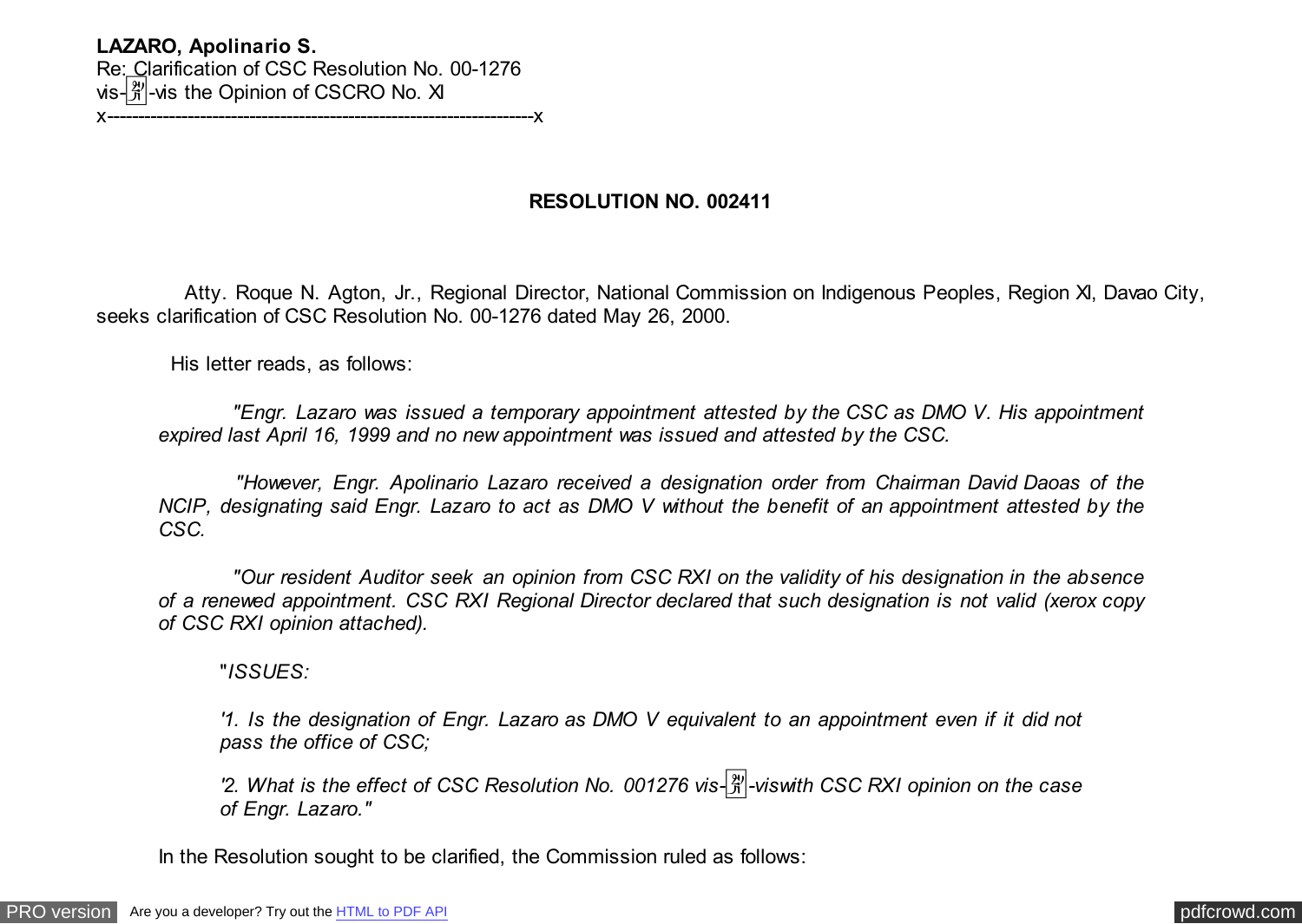"*Records show that in March 1997, Lazaro was appointed under a temporary status as Development Management Officer V, NCIP, Region XI. His appointment was renewed on April 16, 1998 to expire on April 16, 1999. Before, the expiration of Lazaro's temporary appointment, Atty. David A. Daoas, Chairman, NCIP, issued Office Order No. 021-99 designating Lazaro as DMO V at the Socio-Economic Division, NCIP Region XI effective April 16, 1999."*

 The aforequoted Resolution pertains solely to the claim of Lazaro to his Representation and Transportation Allowance (RATA) by virtue of his designation as Acting Chief of the Socio-Economic Division of NCIP, Region XI. The designation of Lazaro could have been valid if his temporary appointment was renewed. Let it be understood that when the Commission ruled that Lazaro is entitled to receive Representation and Transportation Allowance (RATA) by virtue of his designation as Acting Chief of the Socio-Economic Division of NCIP, Region XI, it was on the presumption that Lazaro had a valid appointment.

 The law is very clear that a temporary appointment shall not exceed twelve months reckoned from the date it was issued. Lazaro, being a temporary appointee, waives his right to security of tenure. Renewal of temporary appointment cannot be done through a Memorandum Order, as in the instant case. The expiration of non-renewal of Lazaro's temporary appointment means the termination of his services. Although Chairman Daoas intends to retain the services of Lazaro, the designation extended to him by the former cannot be made to defeat or circumvent the law. Designation is not equivalent to appointment. It connotes merely the imposition by law of additional duties on an incumbent officia (**Binamira vs. Garrucho, Jr., 188 SCRA 154**). Moreover, a designation presupposes a valid and existing appointment. Absent an appointment, any designation made is null and void. Thus, the Office Order issued by Chairman Daoas designating Lazaro as DMO V which was supposed to take effect upon the expiration of his temporary appointment, produces no legal effect. Lazaro, then, cannot be considered as an incumbent official. As a matter of fact, he was an outsider.

 Considering that Lazaro was allowed to render service as Acting Chief of the Socio-Economic Division, NCIP, Region XI, from the time his temporary appointment as DMO V expired on April 16, 1999, he is entitled to receive salary and RATA but the burden of paying the same should be the personal liability of the appointing authority who allowed him to work without an appointment. Explicit on this issue is **Section 65, Chapter 10, Book V of the 1987 Administrative Code (Executive Order No. 292),** which provides as follows:

 "*Sec. 65. Liability of Appointing Authority. – No person employed in the Civil Service in violation of the Civil Service law and rules shall be entitled to receive pay from the government, but the appointing authority responsible for such unlawful employment shall be personally liable for the pay that would have accrued had the employment been lawful, and the disbursing officials shall make payment to the employee of such amount from the salary of the officers so liable."*

 **WHEREFORE**, the Commission hereby rules that Lazaro is entitled to salaries and RATA for services rendered from